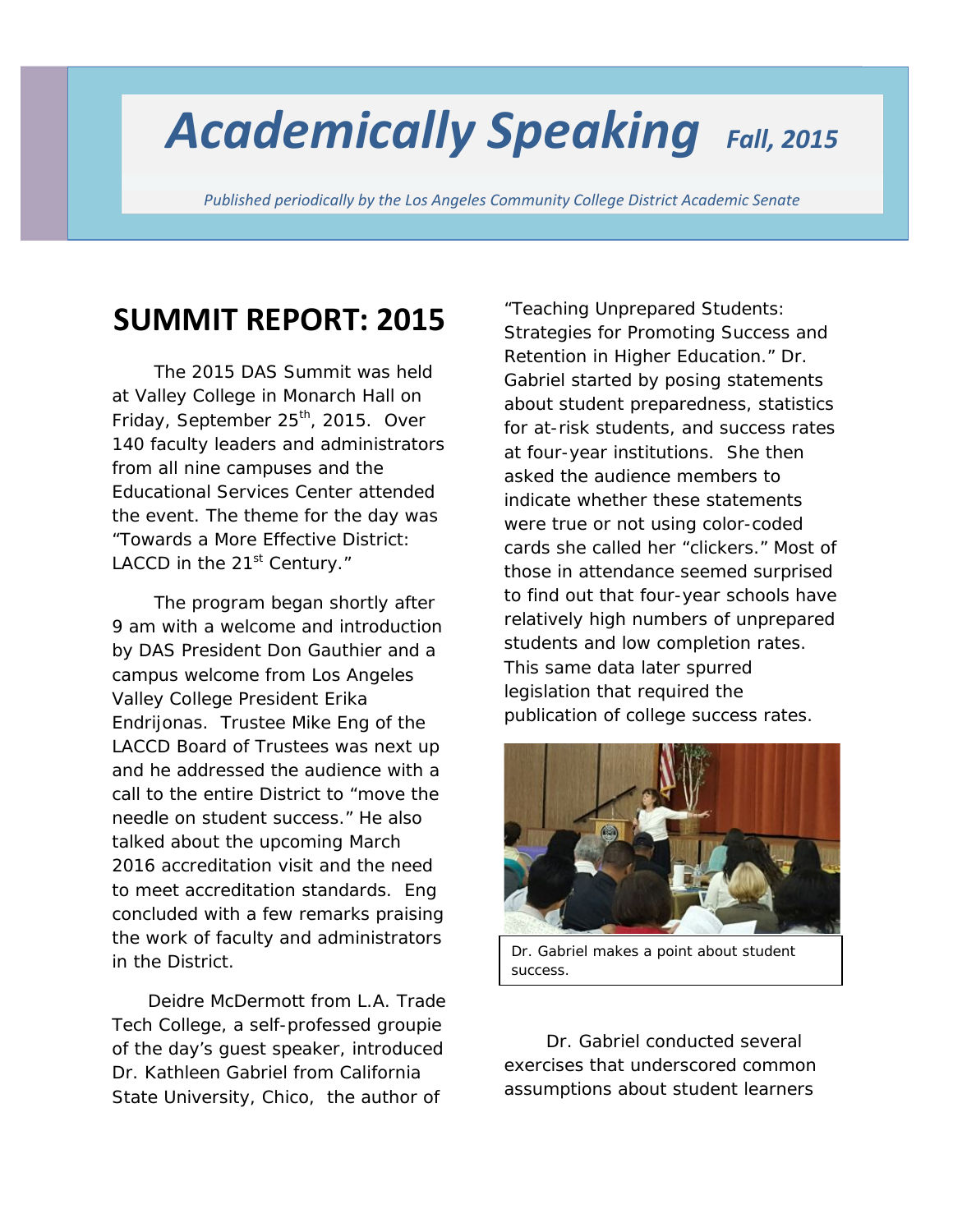that are often incorrect. She then proceeded to demonstrate various strategies for generating student engagement in the classroom. Some of these strategies, such as think-pairshare, were familiar to many of the teaching faculty in the room. She also demonstrated an exercise in which students are asked to answer true or false to statements about their study habits.

 Dr. Gabriel then disclosed the predicted grade for a student based on their responses and noted that the grade of the student could change at any point if they employed some of the strategies and resources that were offered, such as taking advantage of office hours, tutoring, etc.

 Dr. Gabriel also talked about the importance of attendance, especially for at-risk students, and the role that faculty have in making students feel welcome and creating a positive learning environment. She also stated that it is very important from the first day of class that faculty demonstrate their own enthusiasm for the subject matter of the class. She used a simple exercise to demonstrate the importance of giving clear directions and guidance to help students identify what is important to learn in a class. Gabriel stated that faculty often assume that their expectations are clear to students in their classes, but very often this is not the case.

 After Dr. Gabriel's presentation, participants could choose from five different break-out sessions:

Accreditation, Governance, and Planning, Effective Interventions, Hiring Best Practices, Quality Online Education, and "Show Me the Money," a workshop on additional funding from various sources.

 The break-out on hiring best practices was of particular interest to faculty and administrators, given the high number of faculty hires in the past year and in anticipation of the nearly 242 new faculty hires slated for 2016. This break-out was conducted by DAS 1<sup>st</sup> VP of Equivalency Angela Echeverri, Equivalency Coordinator Eloise Crippens, Shawn Tramel of Human Resources, and ELAC AFT Chapter Chair Armida Ornelas. The



*LACCD Chancellor Francisco Rodriguez answers a question during the lunchtime Q&A session.*

session covered the entire hiring procedure, starting with the faculty hiring prioritization process through probationary faculty evaluations and tenure.

 The accreditation break-out was led by Vice Chancellor Bobbi Kimble,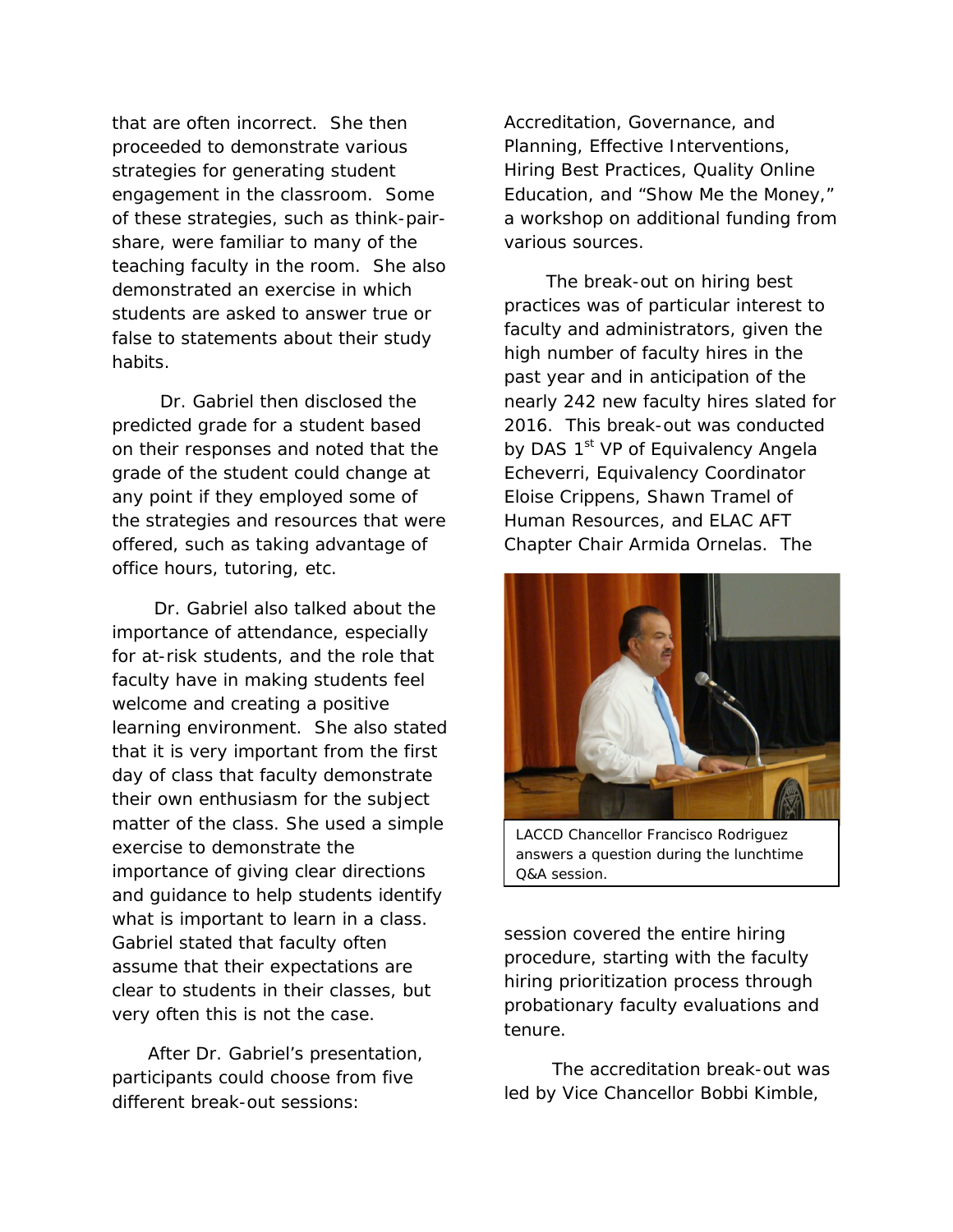Associate Vice Chancellor Maury Pearl, and Allison Tom-Miura. The session focused on the District level responses to Standards III and IV and the timeline of coming accreditation related activities. The new committee charter and the work plan for the District Planning and Accreditation Committee (DPAC) was rolled-out and updates to the Governance and Functions Handbook and the District Strategic Plan were presented.

 The morning breakouts were followed by boxed lunches and a Q&A session with LACCD Chancellor Francisco Rodriguez. He introduced Trustee Andra Hoffman who spoke for a few minutes about her personal background, her own life experiences, and her strong commitment to student success.

 The Chancellor began his remarks by praising the work of faculty and underscoring the importance of the connection faculty have with their students. He used personal examples of his former students who had gone on to successful careers in the world of academia and public service. **In** response to an audience question about maintaining academic excellence and integrity during a period of unprecedented numbers of new faculty hires, the Chancellor suggested placing more emphasis on the teaching demonstration component of the interview process and urged those present to consider

hiring non-traditional candidates that might bring other important perspectives to the college faculty ranks. He also expressed his commitment to professional development for faculty and his support for the DAS proposal to establish a Professional Development College. He praised the work of administrators, talked about the establishment of a Dean's Academy, and advocated for hiring administrators from within the District.



*Don Gauthier, DAS President, Trustee Hoffman, and Chancellor Rodriguez.* 

 After lunch, six breakouts were held, including five that were not offered in the morning session: DAS Professional Development College, CORA - Teaching Men of Color, Culturally Responsive Training, Effective Communication, and ADA Compliance Online.

 In the Effective Communication breakout, Maury Pearl, Don Gauthier, Dan Walden, and Allison Tom-Miura reviewed several years of district survey results that presented a high level of dissatisfaction with communication within the district and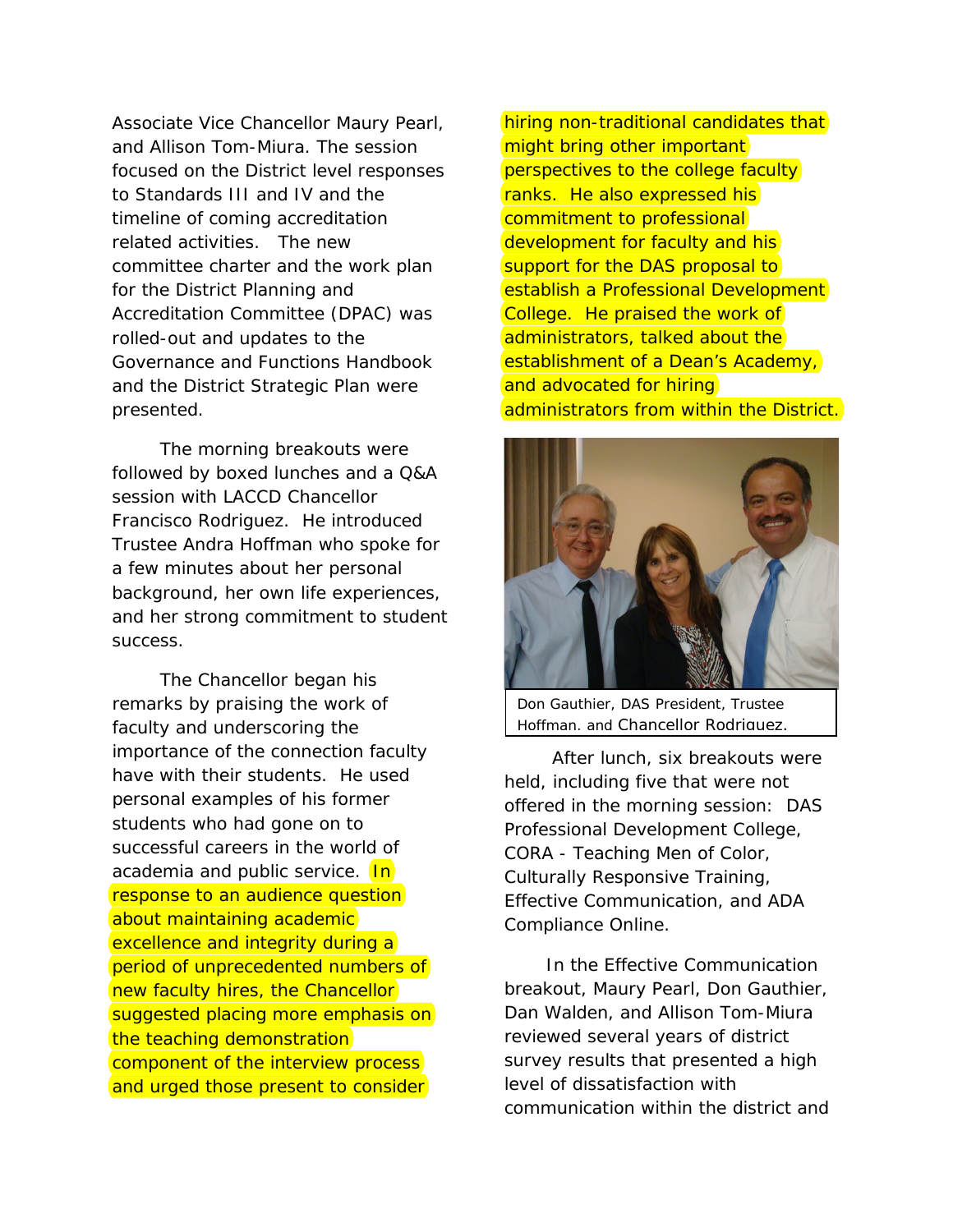on our campuses. The findings underscored the need to improve communication and transparency throughout the District. Survey data indicated that satisfaction among stakeholders had not improved over time and the focus of the conversation that followed was to gather suggestions on how to address this issue. Suggestions included raising awareness of the LACCD 411 page, making sure that committee representatives report back to their constituent groups, and having more effective meetings with clearly defined planned agendas and action items, that can be more easily and clearly communicated. It was suggested that both faculty and administrators get training in running an effective meeting, as well.

 The presentation on the DAS Professional Development College (PDC) was led by Lourdes Brent, Ayesha Randall, Alex Immerblum, Leslie Milke, Alistaire Callender, and Angela Echeverri. The PDC is a DAS project that will address the professional development of faculty through a series of stacked certificates focused on classroom learning, andragogy (adult learning), and practical strategies to move the needle on student success. The proposal generated a lot of interest and support. There was an extensive discussion about budget, logistics, location, cost, curriculum, and enrollment restrictions.

 At another breakout, Gaier Dietrich, Director of the High Tech Center Training Unit of the California Community Colleges, made a presentation on the importance of addressing the needs of the approximately 10,000 students with disabilities enrolled in High Tech Center programs statewide. She spent some time talking about ADA (American Disabilities Act) compliance and the numerous resources available to support faculty and students.

 There were other breakouts, but time and space are limited in this report. We hope to be able bring you reports from other breakouts in a subsequent edition of *Academically Speaking* from others in attendance.



 At the end of the day, the attendees seemed pleased with the event and many expressed that fact in the evaluations. A few made suggestions about including more about Title IX compliance in future district events or summits. Someone suggested a district-wide event beyond the 16 member college teams as a future possibility. One or two in the crowd expressed disappointment at the last minute cancellation of the District Decision-Making breakout.